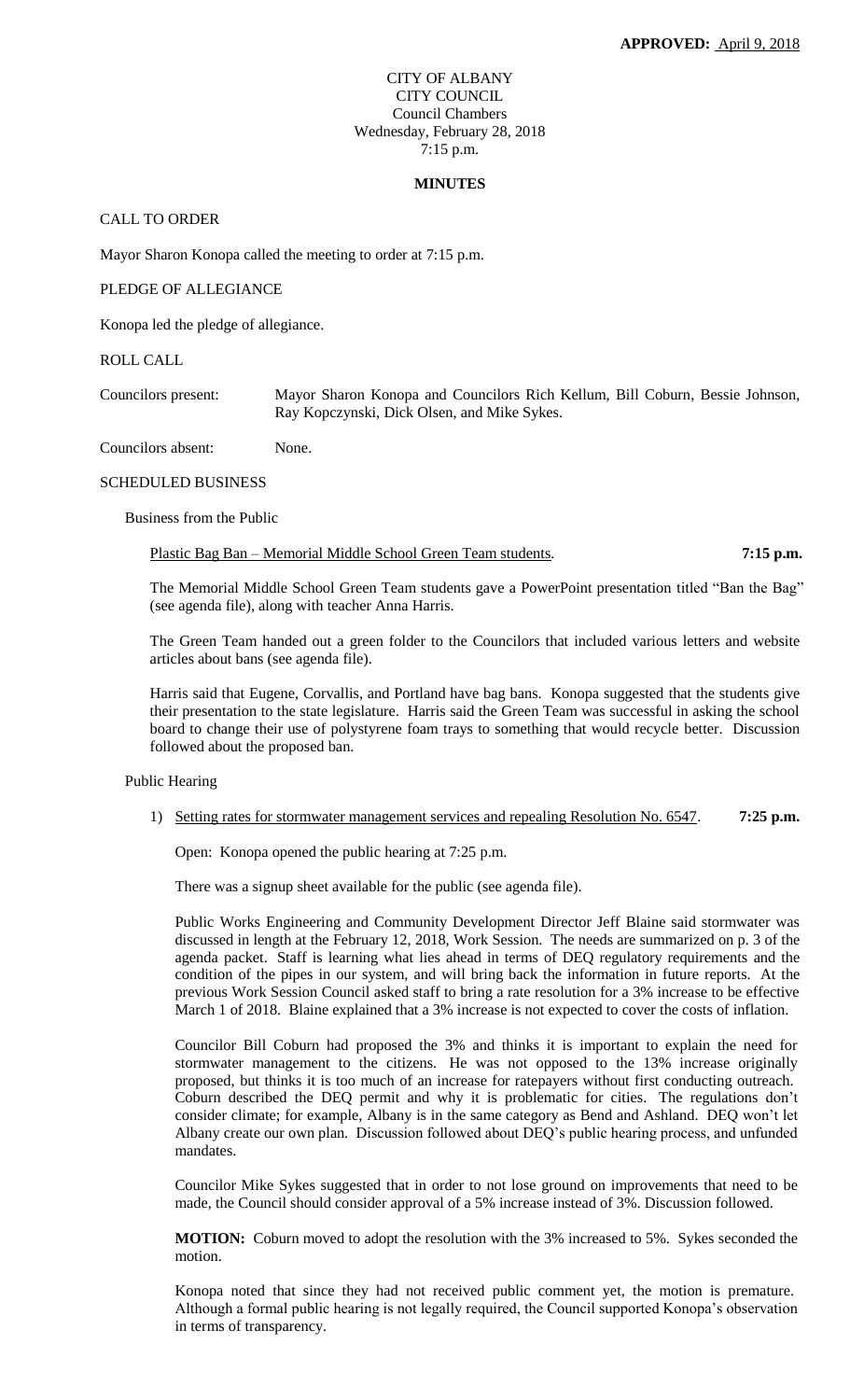**WITHDRAWN:** Coburn withdrew the motion and it was agreeable to the seconder.

Joanne Aldridge, Albany resident, is concerned for senior citizens. She said the increase doesn't seem like much, but it is for those who are on a fixed income. Konopa said the City has a lowincome assistance program.

Close: The public hearing was closed at 7:39 p.m.

**DIRECTION:** Council directed staff to set a public hearing and prepare a resolution for a 5% stormwater increase to be effective April 1, 2018, for the March 14, 2018, City Council Regular Session.

Adoption of Resolutions **7:44 p.m.**

Authorizing and approving a loan agreement between the City of Albany and the Oregon Department of Environmental Quality for construction of a wet-weather lift station, force main, and repairs to the City's River Front Interceptor.

Blaine said the River Front Interceptor (RFI) is undersized. It has been a known problem for two decades, and overflows have created past enforcement issues with DEQ. The current overflows will likely be determined to be permit violations and likely result in more enforcement actions from DEQ. If the DEQ takes action, then we lose control over how and when to address the overflow problem. The most effective move forward is to construct a wet-weather lift station and force main for bypass flows during high flow events. The cost is \$13 million.

Blaine said Albany asked for and received a low-interest loan from DEQ. The loan is for 20 years at 1% for \$13 million. Details are in the staff report.

The first payment will be in summer 2020; it will be offset by reductions in other areas. The maps in the Council packet show the location of the RFI.

MOTION: Councilor Rich Kellum moved to adopt the resolution and Councilor Ray Kopczynski seconded it. The motion passed 6-0 and was designated Resolution No. 6667.

Allowing nonelected individuals to serve as Guest Councilors when an elected Councilor is absent and repealing Resolution No. 5771. **7:49 p.m.**

There was a resolution on the dais (see agenda file).

Councilor Bill Coburn does not want to want to consider the resolution on the dais. He wants to rescind the original resolution, currently in effect, which is Resolution No. 5771.

**MOTION:** Coburn moved to rescind Resolution No. 5771 and Councilor Dick Olsen seconded it. The motion passed 6-0.

Adoption of Consent Calendar **7:50 p.m.**

- 1) Approval of Minutes
	- a) January 10, 2018, Regular Session minutes.
	- b) January 22, 2018, Work Session minutes.
	- c) January 22, 2018, Joint City Council and Planning Commission minutes.
	- d) January 24, 2018, Regular Session minutes.
- 2) Adoption of Resolutions
	- a) Certifying properties exempt from property taxation:

| $\alpha$ , $\alpha$ , $\alpha$ , $\beta$ , $\beta$ , $\beta$ , $\alpha$ , $\alpha$ , $\beta$ , $\alpha$ , $\alpha$ , $\alpha$ , $\alpha$ , $\alpha$ , $\alpha$ , $\alpha$ , $\alpha$ |               |
|--------------------------------------------------------------------------------------------------------------------------------------------------------------------------------------|---------------|
| (i) Songbird Village.                                                                                                                                                                | RES. NO. 6668 |
| (ii) Periwinkle Place.                                                                                                                                                               | RES. NO. 6669 |
| (iii) ParkRose Properties.                                                                                                                                                           | RES. NO. 6670 |
| $(iv)$ 1680-1682 Oak Street SE.                                                                                                                                                      | RES. NO. 6671 |
| $(v)$ 515 Geary Street SE.                                                                                                                                                           | RES. NO. 6672 |
|                                                                                                                                                                                      |               |

b) Authorizing the Albany Fire Department to apply for the FY 2018-2019 State Hazardous Materials Emergency Preparedness Grant on behalf of the Mid-Valley Local Emergency Planning Committee for a tabletop exercise and hazardous materials training. RES. NO. 6673

MOTION: Kellum moved to adopt the Consent Calendar as presented. Kopczynski seconded the motion and it passed 6-0.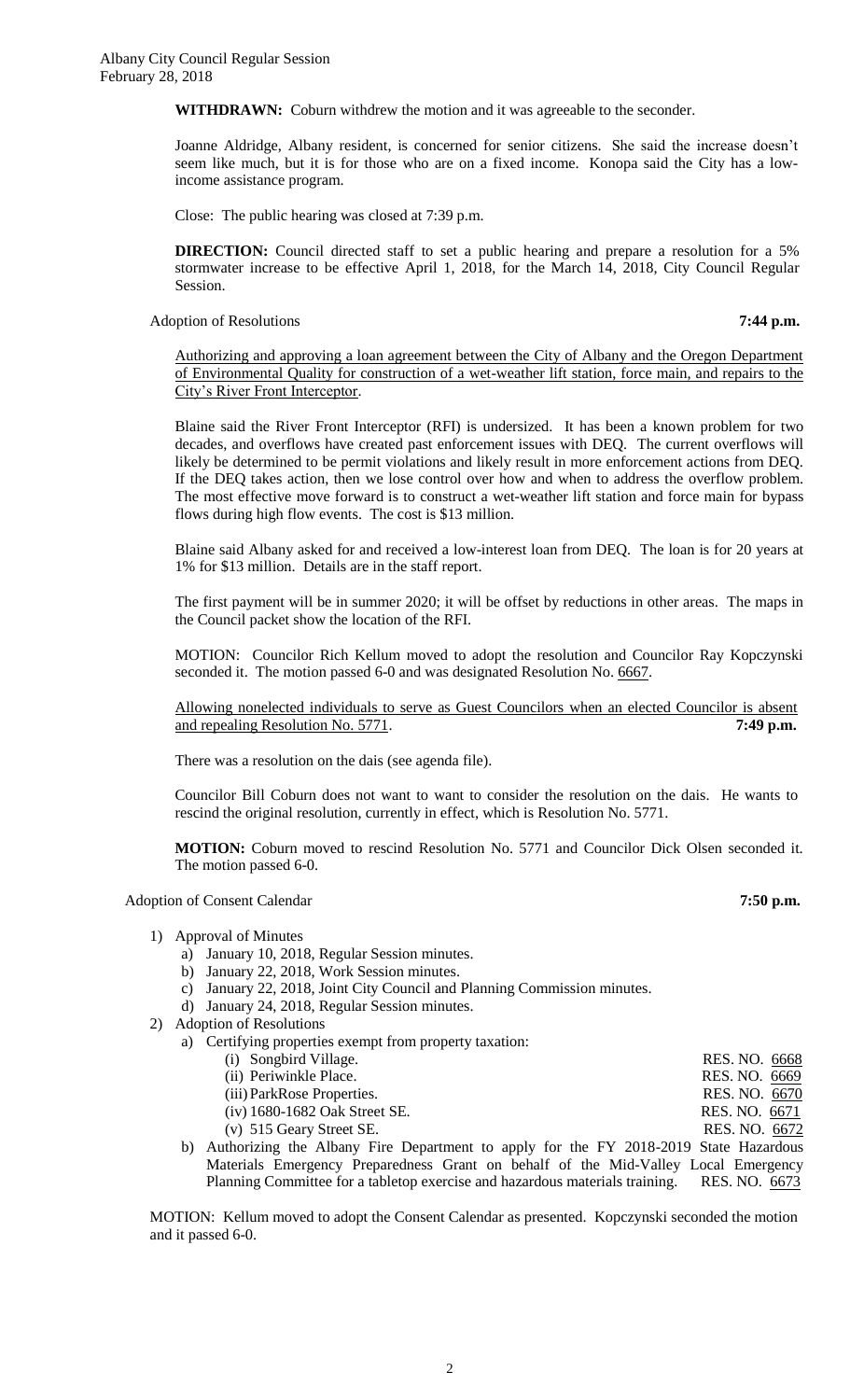### Award of Contract **7:51 p.m. 7:51 p.m.**

Accepting the proposal and awarding a contract to Tyler Technologies and authorizing the Deputy City Manager/Chief Information Officer to sign a contract between the City of Albany and Tyler Technologies for an enterprise resource planning system.

Deputy City Manager/Chief Information Officer Jorge Salinas said staff is asking the Council to authorize the City to enter into a contract with Tyler Technologies for a new enterprise resource planning (ERP) system. The ERP manages financial, budget, payroll, human resources, and utility billing. Salinas described the process. Three vendors responded; Tyler was the lowest bidder and staff was able to negotiate the price down another \$100,000. The ongoing cost is \$70,000 a year.

MOTION: Kellum moved to adopt the resolution and Kopczynski seconded it. The motion passed 6-0 and was designated Resolution No. 6674.

### Appointments **7:53 p.m. 7:53 p.m.**

Appointing Devin Burroughs to the Airport Advisory Commission.

MOTION: Kopczynski moved to appoint Devin Burroughs to the Airport Advisory Commission. Kellum seconded the motion and it passed 6-0.

### Appointing Erik Anderson to the Public Safety Commission.

MOTION: Kopczynski moved to appoint Erik Anderson to the Public Safety Commission. Kellum seconded the motion and it passed 6-0.

#### Report

#### Single-purpose medic unit – Fire Chief John Bradner. **7:54 p.m**.

Fire Chief John Bradner said that Medic 71 is housed in Tangent and is staffed by personnel from Albany Fire Department (AFD) and the Lebanon fire district. Medic 71 was started in 2016 with the goal of augmenting staffing for both departments in order to address their respective call volumes. Adding dualrole individuals with medic and firefighter training was cost prohibitive; so the single-role medic unit was created to handle many of the transfer calls, allowing the dual-role individuals to be available for calls in Albany. He described the types of calls Medic 71 responds to, including availability at special events like River Rhythms.

Bradner said that in July, 2017, Lebanon wanted to grow the program and added two staffers to Medic 71, but Albany could not spare anyone at the time. Currently the unit has four personnel from Lebanon and two from Albany. A second unit was added to allow for overlap. It was recently changed again to provide more coverage.

Bradner provided a handout titled "Single Role Operational Report" (see agenda file), and reviewed the statistics with the Councilors.

Kopczynski asked if AFD has experienced reduced response time for Albany calls as a result of this program, since there are now more resources in town. Brander said it should have; he will find out and report back.

Bradner said they would like to grow the program, with Albany and Lebanon each adding one more person, which would put them at eight total (Albany – 3, Lebanon – 5).

Kellum asked about equipment. Bradner said that each city has one medic unit, and the Albany unit is probably used more. There were 274 calls, but 132 of those were transfers, not emergency responses.

Bradner explained that in the summer, there are times when there is only one medic unit in town, so they have to have a fire truck to respond or invoke a mutual aid agreement.

Bradner described why there are more transfers out of Lebanon. Discussion followed about call volumes between the two cities and the cost of the program. Bradner said, it has worked out as we intended; it is a positive program.

# BUSINESS FROM THE COUNCIL **8:13 p.m.**

Kopczynski asked if the newly installed catenary lights in the downtown will be able to support Christmas lights and banners. Discussion followed about the options for the lights.